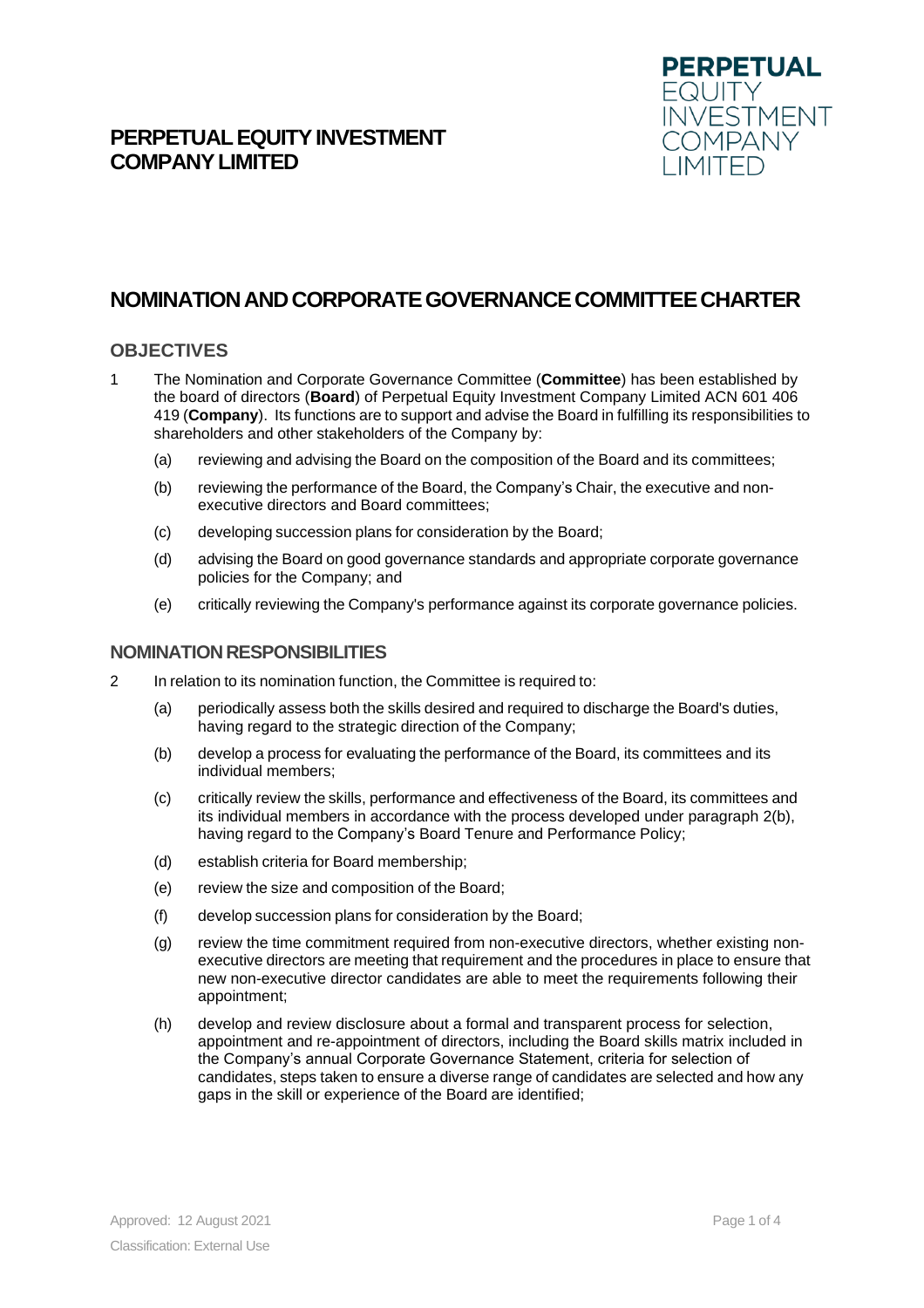- (i) propose candidates for directorships to the Board having regard to the desired composition of the Board as stated in the Board Charter, as well as the particular skills, experience, expertise, independence and diversity that will best increase the effectiveness of the Board having regard to the background and competencies of the existing directors;
- (j) review the Company's disclosure in relation to director elections and re-elections having regard to the principle that all material information in the Company's possession relevant to whether a person should be elected or re-elected as a director of the Company (including biographical details, qualifications, the candidate's independence and a statement from the Board as to whether it supports the candidate's election or re-election) should be provided to shareholders to allow them to make an informed decision;
- (k) inform the Board of the names of directors who are retiring in accordance with the provisions of the Company's Board Tenure and Performance Policy and make recommendations to the Board as to whether the Board should support the election or reelection of that retiring director. In order to make these recommendations, the Committee will review the retiring director's performance during the period in which the director has been a member of the Board;
- (l) review the Company's Diversity and Inclusion Policy and provide the Board with an annual report on the status of diversity within the Company and the effectiveness of the policy in achieving anymeasurable objectives which have been set to achieve diversity;
- (m) propose measurable objectives to assist the Company to achieve gender diversity for adoption by the Board, annually review the Company's progress in meeting each objective and report to the Board on the effectiveness of the objectives and the Company's progress;
- (n) review the effectiveness of the induction program for new directors established and implemented by the Company Secretary;
- (o) identify any specific responsibilities of individual Board members, including the Company's Chair;
- (p) monitor that directors are provided with appropriate continuing education for the purpose of updating and maintaining their skills and knowledge, including on new and emerging risks or business or governance issues;
- (q) review succession planning for the executive directors and other personnel, including in regard to maintaining an appropriate mix of skills, experience, expertise and diversity; and
- (r) review the membership and performance of other Board committees and make recommendations to the Board.

## **CORPORATE GOVERNANCE RESPONSIBILITIES**

- 3 In relation to its corporate governance function, the Committee is required to:
	- (a) review developments in corporate governance in Australia and internationally that may be relevant to the Company and to the expectations of the Company's shareholders and other stakeholders;
	- (b) monitor the corporate governance requirements of regulators, including the Australian Securities and Investments Commission, Australian Taxation Office and the Australian Securities Exchange:
	- (c) review ethical guidelines and standards for directors;
	- (d) advise the Board on corporate governance standards, and on the adoption or amendment of corporate governance policies that would be appropriate for the Company;
	- (e) advise the Board on the appointment, role and removal of the Company Secretary;
	- (f) review annually the Company's compliance with its corporate governance policies and procedures and report to the Board on the results of the review together with any recommendations of the Committee; and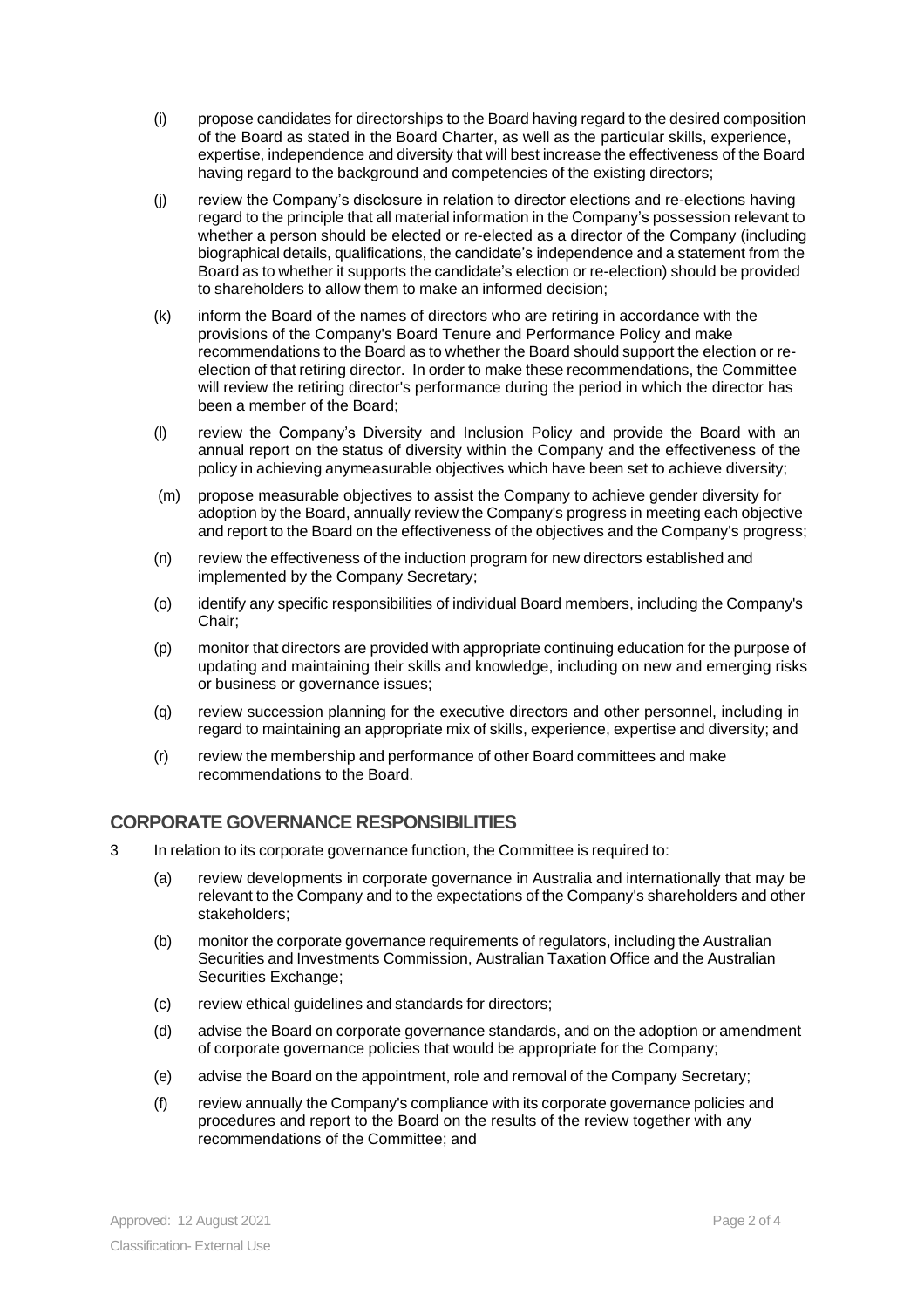(g) assist the Board to prepare the Company's Corporate Governance Statement and comply with the requirements imposed under the Australian Securities Exchange Listing Rules with respect to corporate governance disclosure.

## **COMPOSITION**

- 4 The Committee must have at least three members and comprise a majority of independent directors.
- 5 The Board will nominate the chair of the Committee (**Committee Chair**) from time to time who must be an independent non-executive director of the Company.

#### **PROCEDURAL REQUIREMENTS**

- 6 The Committee will meet as required but not less than three times a year.
- 7 A quorum of the Committee will comprise two members, one of whom must be the Committee Chair or, in the absence of the Committee Chair, another independent director. However, all Committee members are expected to attend and participate in Committee meetings.
- 8 If the Committee Chair is absent from a meeting and no acting chair has been appointed, the Committee members present may choose one of them to act as chair for that meeting.
- 9 Meetings of the Committee may be held or participated in by conference call or similar means, and decisions may be made by circular or written resolution.
- 10 Non-committee members may be invited to attend meetings by the Committee Chair.
- 11 Each member of the Committee will have one vote.
- 12 The Committee Chair will not have a casting vote. If there is a tied vote, the motion will lapse.
- 13 A member of the Committee will not participate in the review of their own performance.
- 14 A member of the Committee must not be present for discussions at a Committee meeting on, or vote on a matter regarding, his or her election, re-election or removal.
- 15 A member of the Committee must not be present for discussions on, or vote in a matter regarding, his or her own remuneration or a specific remuneration policy that affects him or her. However, a member who is a non-executive director may be present and vote in relation to the remuneration of the other non-executive directors.
- 16 The Committee must be provided with such internal resources as it considers necessary or desirable to fulfil its objectives.
- 17 The Committee may seek such advice from any external parties or professional advice as it may consider necessary or desirable to fulfil its objectives.
- 18 Following each meeting the Committee Chair will report to the Board on any matter that should be brought to the Board's attention and on any recommendation of the Committee that requires Board approval or action, and provide the Board with sufficient information upon which to make a decision in that regard.
- 19 Minutes of meetings of the Committee will be prepared for approval by the Committee and be circulated to the members of the Board.
- 20 The Company Secretary will provide such assistance as may be required by the Committee Chair in relation to preparation of the agenda, minutes or papers for the Committee.

#### **ANNUAL REVIEW**

- 21 The Committee will prepare and provide to the Board annually:
	- (a) a self-evaluation of its performance against its Charter, goals and objectives;
	- (b) recommended goals and objectives for the coming year; and
	- (c) recommended changes or improvements to this Charter if necessary.